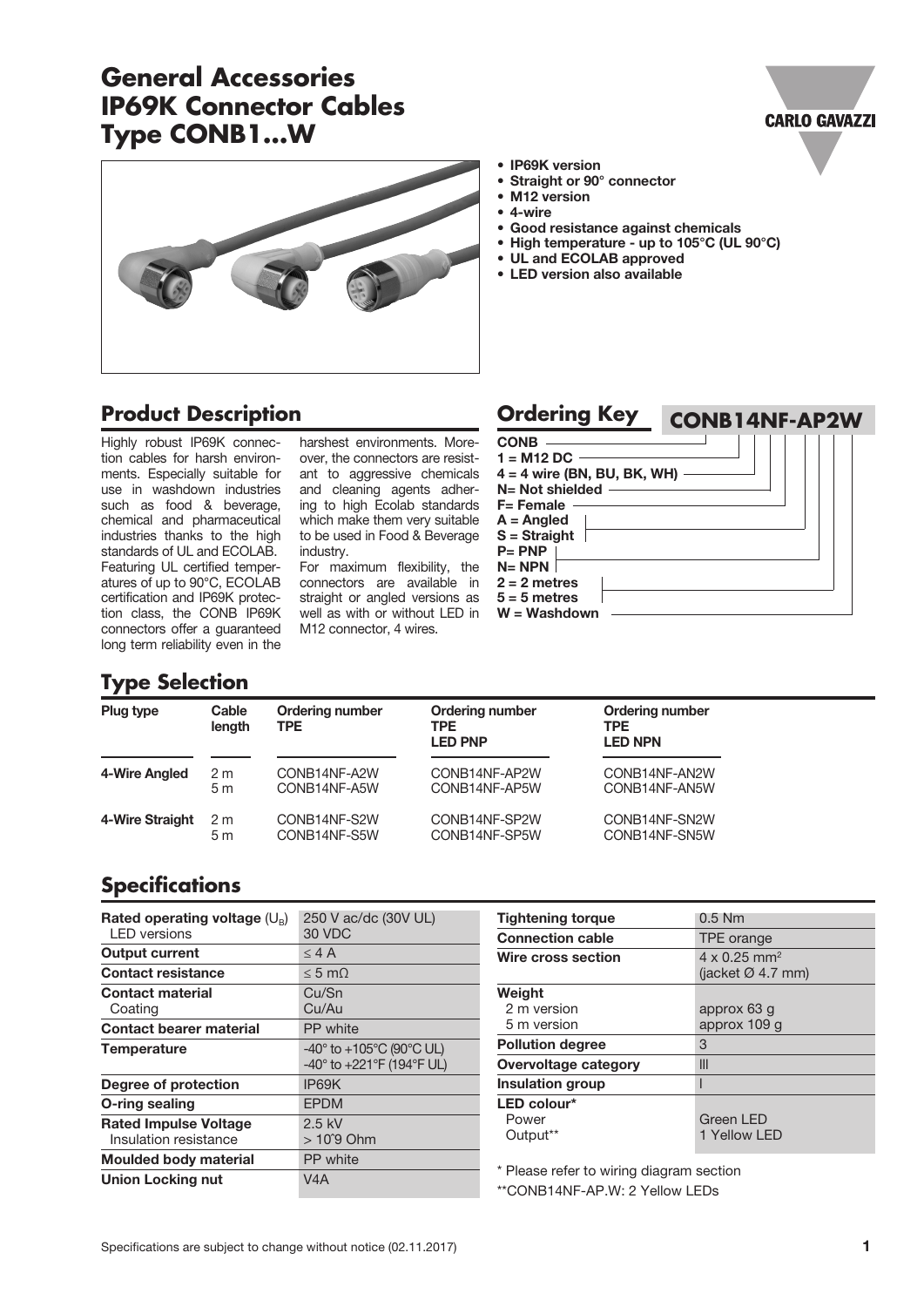

### **Dimensions**



## **Contact layout**





2 White

3 Blue

4 Black